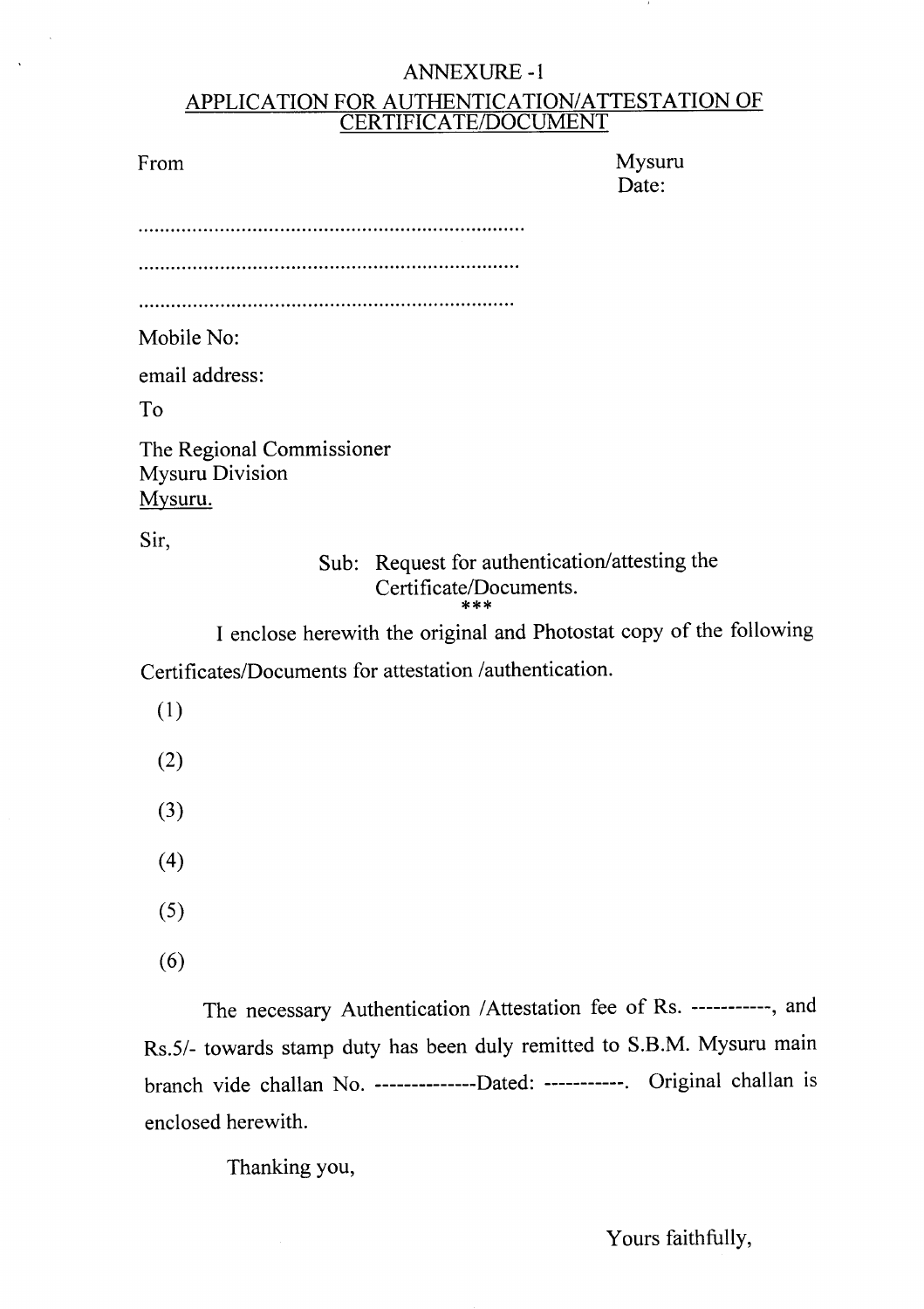|                |                                  |                           | <b>ANNEXURE - II</b> |                                             |
|----------------|----------------------------------|---------------------------|----------------------|---------------------------------------------|
| S1.            | Universities/boards/councils     | Amount of<br>Demand Draft | In favour of         | Documents to be enclosed with<br>Annexure I |
| No.<br>1.      | <b>Mysuru University</b>         | Rs.1650/-                 | Finance Officer,     | 1) Original document with 4                 |
|                |                                  | (each certificate)        | University of        | photocopies                                 |
|                |                                  |                           | Mysore, Mysuru       | 2) Passport -Colour photocopy-2             |
|                |                                  |                           |                      | 3) Challan (fee paid)                       |
|                |                                  |                           |                      | 4) D.D. Original + Photocopy 1              |
| $\overline{2}$ | S.S.L.C. Board                   | Rs.100/-                  | Paid through NEFT    | 1) Original document with 4                 |
|                |                                  |                           | to the $a/c$ of      | photocopies                                 |
|                |                                  |                           | Director, Exam,      | 2) Passport -Colour photocopy-2             |
|                |                                  |                           | K.S.E.E.B,           | 3) Challan (fee paid)                       |
|                |                                  |                           | Malleshwaram,        | 4) Original NEFT Challan                    |
|                |                                  |                           | Bengaluru-3          | (fee paid)+ Photocopy-1                     |
|                |                                  |                           | (NEFT Challan        |                                             |
|                |                                  |                           | enclosed)            |                                             |
| 3.             | Mangalore University             | Rs.1350/-                 | Finance Officer,     | 1) Original document with 4                 |
|                |                                  | (each certificate)        | Mangalore            | photocopies                                 |
|                |                                  |                           | University,          | 2) Passport -Colour photocopy-2             |
|                |                                  |                           | Mangaluru            | Challan (fee paid)<br>3)                    |
|                |                                  |                           |                      | 4) D.D. Original + Photocopy 1              |
| 4.             | Manipal University               |                           |                      | 1) Original document with 4                 |
| 5              | <b>Regional Engineering</b>      |                           |                      | photocopies                                 |
|                | College, Surathkal.              |                           |                      | 2) Passport -Colour photocopy-2             |
| 6              | J.S.S. University                |                           |                      | 3) Challan (fee paid)                       |
| $\overline{7}$ | Yeneopoya University             |                           |                      |                                             |
| 8              | <b>Sikkim Manipal University</b> |                           |                      |                                             |
|                |                                  |                           |                      |                                             |
|                |                                  |                           |                      |                                             |
|                |                                  |                           |                      |                                             |

 $\sim 10^7$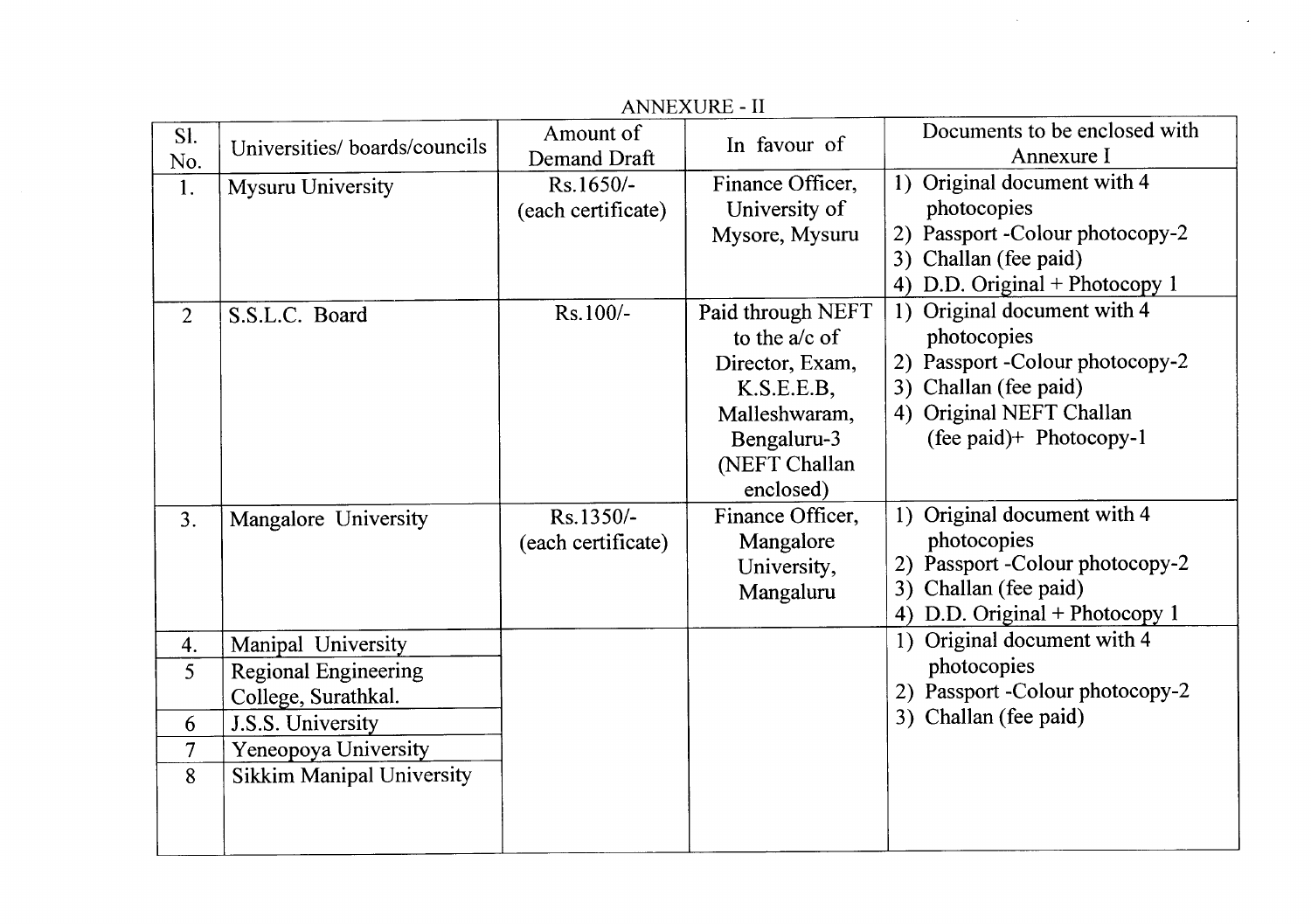| 9  | K.S.O.U                          | $600/-$            | Finance Officer, | Original document with 4<br>$\left  \right $ |
|----|----------------------------------|--------------------|------------------|----------------------------------------------|
|    |                                  | (each certificate) | K.S.O.U, Mysuru  | Photocopies                                  |
|    |                                  |                    |                  | 2) All years Marks Card                      |
|    |                                  |                    |                  | (2 set photocopies)                          |
|    |                                  |                    |                  | 3) Passport -Colour photocopy-2              |
|    |                                  |                    |                  | 4) Challan (fee paid)                        |
|    |                                  |                    |                  | D.D. Original + Photocopy $1$<br>5)          |
| 10 | Birth & Death Certificates,      |                    |                  | 1) Original document with 4                  |
|    | Marriage Certificates, Police    |                    |                  | Photocopies                                  |
|    | Clearance Report/Police          |                    |                  | 2) Passport - Colour photocopy-2             |
|    | <b>Verification Report</b>       |                    |                  | 3) Challan (fee paid)                        |
|    |                                  |                    |                  |                                              |
| 11 | Private Certificates <i>i.e.</i> |                    |                  | 1) Original document with 5                  |
|    | <b>Experience Certificates</b>   |                    |                  | Photocopies (After notarizing the            |
|    | <b>Transcripts, Compulsory</b>   |                    |                  | Original certificates)                       |
|    | Rotating Internship              |                    |                  | 2) Passport - Colour photocopy-2             |
|    | Completion Certificates, etc.    |                    |                  | 3) Challan (fee paid)                        |
|    | (Other than University $\&$      |                    |                  |                                              |
|    | Govt. certificates)              |                    |                  |                                              |
|    |                                  |                    |                  |                                              |
| 12 | Affidavits/Special power of      |                    |                  | 1) Original document with 4                  |
|    | Attorney etc.                    |                    |                  | Photocopies                                  |
|    |                                  |                    |                  | 2) Passport - Colour photocopy-2             |
|    |                                  |                    |                  | 3) Challan (fee paid)                        |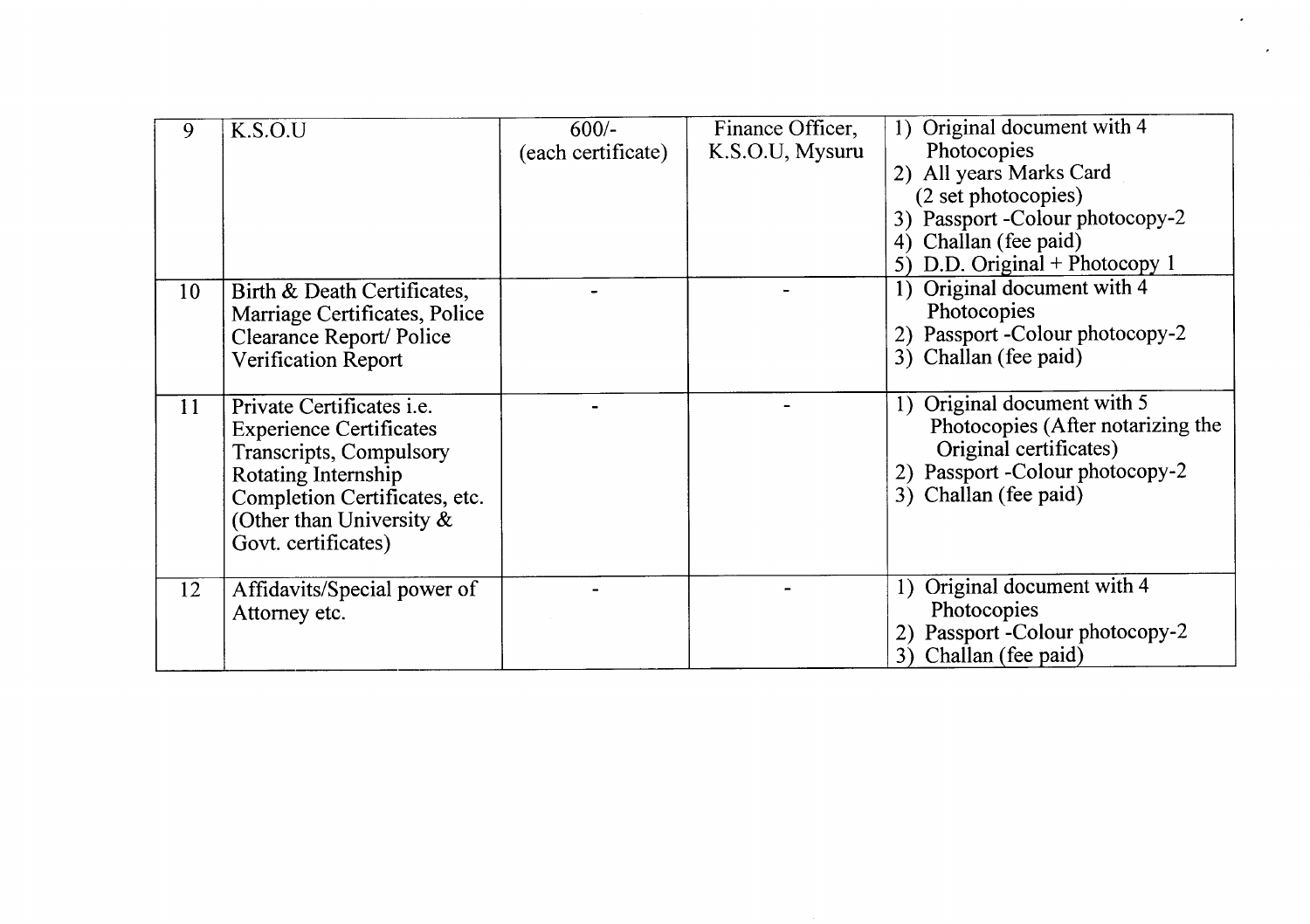## **ANNEXURE-III**

| From:-                                                                 |
|------------------------------------------------------------------------|
|                                                                        |
|                                                                        |
|                                                                        |
| To                                                                     |
| The Regional Commissioner,<br><b>Mysuru Division</b><br>Mysuru.        |
| Sir,<br>hereby authorize Sri/Smt/Kum<br>I                              |
| – of                                                                   |
|                                                                        |
| Whose signature is attested below to submit                            |
| application on my behalf and to apply and collect my attested original |
| documents on my behalf.                                                |

Yours faithfully,

Signature of authorized Representative Attested (signature with name of the Applicant)

> Photo of Applicant

Photo of Represen tative

 $\ddot{\phantom{a}}$ 

Date:

NOTE: It is essential for the representative to have some identity document bearing his photograph. Copy of duly attested identity document to be attached with authority letter.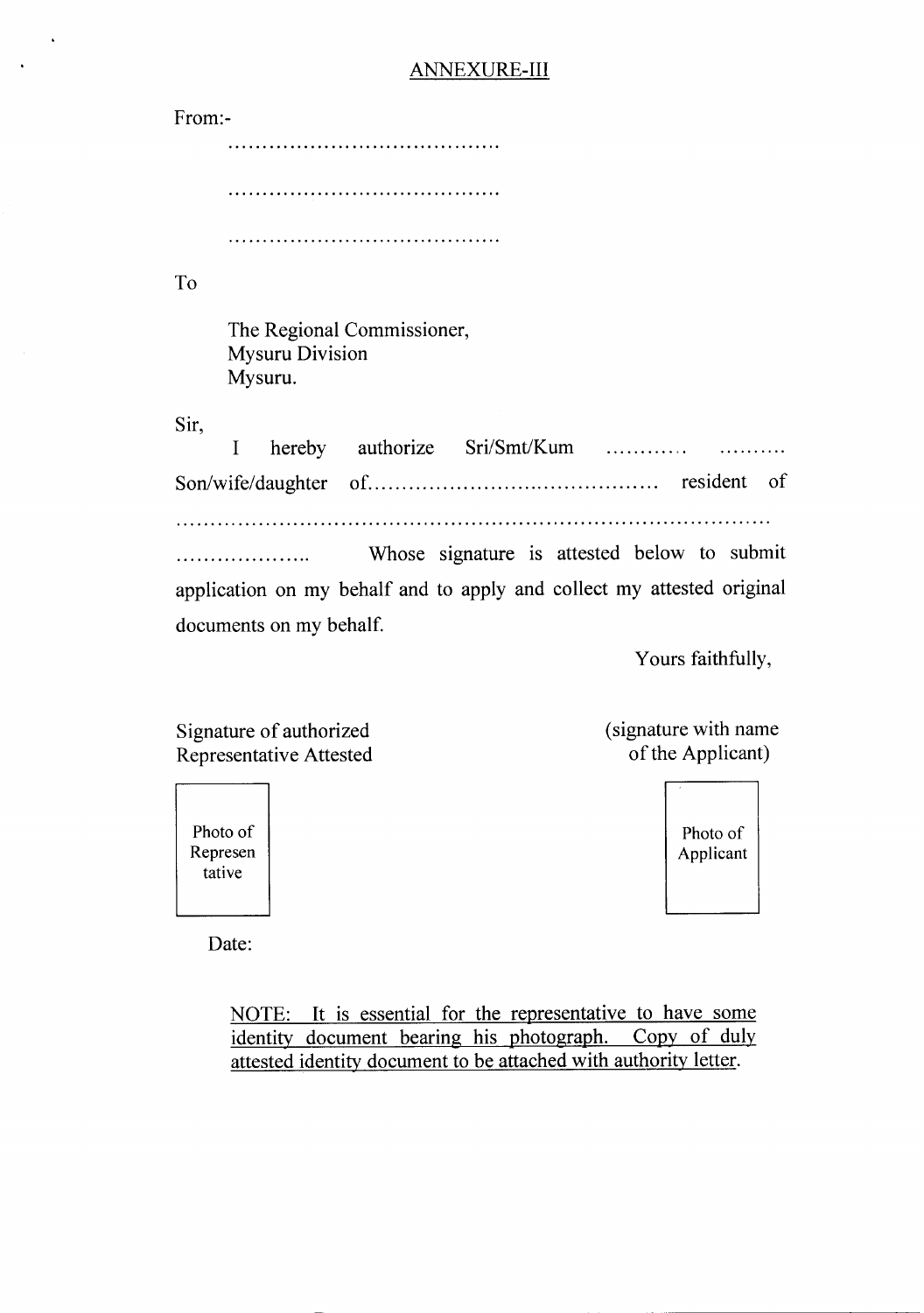#### BANK COPY

(Corporation Bank branches have to use CMS menu and Client Code is KSE4959)

## **NEFT CHALLAN**

(National Electronic Fund Transfer)

|   |                                                                 |   |   | Name of the Bank & Branch                                      |   |   |                                                                               |   |    |    |    |    |    |                                              |    |    |
|---|-----------------------------------------------------------------|---|---|----------------------------------------------------------------|---|---|-------------------------------------------------------------------------------|---|----|----|----|----|----|----------------------------------------------|----|----|
|   |                                                                 |   |   | Name of the Beneficiary                                        |   |   | Director, Exams,<br>Karnataka Secondary Education                             |   |    |    |    |    |    | Examination Board, Malleswaram, Bangalore-3. |    |    |
|   |                                                                 |   |   | Beneficiary Bank & Branch                                      |   |   | <b>Corporation Bank, FCS Branch,</b><br>21/1, Mission Road, Bangalore-560 027 |   |    |    |    |    |    |                                              |    |    |
|   | <b>IFSC Code:</b>                                               |   |   |                                                                |   |   | CORP0000633                                                                   |   |    |    |    |    |    |                                              |    |    |
|   | Type of A/c:                                                    |   |   |                                                                |   |   | <b>Savings Bank</b>                                                           |   |    |    |    |    |    |                                              |    |    |
|   |                                                                 |   |   |                                                                |   |   | Account No: (Fixed 17 digits)                                                 |   |    |    |    |    |    |                                              |    |    |
| 1 | $\overline{2}$                                                  | 3 | 4 | 5                                                              | 6 | 7 | 8                                                                             | 9 | 10 | 11 | 12 | 13 | 14 | 15                                           | 16 | 17 |
| Κ | S                                                               | Ε |   |                                                                |   |   |                                                                               |   |    |    |    |    |    | S                                            |    |    |
|   | Amount:                                                         |   |   | Rs.                                                            |   |   | (in words)                                                                    |   |    |    |    |    |    |                                              |    |    |
|   | Date of Deposit:                                                |   |   |                                                                |   |   |                                                                               |   |    |    |    |    |    |                                              |    |    |
|   | Name of the Remitting<br>Address:                               |   |   | Person/ School, Code &                                         |   | 1 |                                                                               |   |    |    |    |    |    |                                              |    |    |
|   |                                                                 |   |   | Purpose of Fee Remitted:<br>(Ex.Xerox/Revaluation/Retotal etc) |   |   |                                                                               |   |    |    |    |    |    |                                              |    |    |
|   | To be filled in by Bank<br>UTR No. or TSL No.<br>WITH Bank Seal |   |   |                                                                |   |   |                                                                               |   |    |    |    |    |    |                                              |    |    |

#### INSTRUCTIONSTO THE REMITTER

01.Account Number consists of 17 Digits

02. First Three digits - KSE (Already Preprinted). For next Eleven digits write Reg. NolSchool *Codel* AE Code (If Reg. number is less than 11digits, then prefix Zero) Example: For Students - if Registration no is 20120155306, then write 20120155306 For Schools - if School Code is AN0016, then write 00000AN0016

For Teachers - if AE Code is AN00368311, then Account No to be written as 0AN00368311

03. 15th digit always '5' - Fixed. For 16th and 17th digits- write Purpose Code of fee.

#### REMITTER-COpy

(Corporation Bank branches have to use CMS menu and Client Code is KSE4959)

## **NEFT CHALLAN**

## (National Electronic Fund Transfer)

|    | Name of the Bank & Branch                                       |   |   |     |   |                |           |                     |                                                                                                   |    |    |    |    |    |    |    |
|----|-----------------------------------------------------------------|---|---|-----|---|----------------|-----------|---------------------|---------------------------------------------------------------------------------------------------|----|----|----|----|----|----|----|
|    | Name of the Beneficiary                                         |   |   |     |   |                |           |                     | Director, Exams,<br>Karnataka Secondary Education<br>Examination Board, Malleswaram, Bangalore-3. |    |    |    |    |    |    |    |
|    | Beneficiary Bank & Branch                                       |   |   |     |   |                |           |                     | <b>Corporation Bank, FCS Branch,</b><br>21/1, Mission Road, Bangalore-560 027                     |    |    |    |    |    |    |    |
|    | IFSC Code:                                                      |   |   |     |   |                |           | CORP0000633         |                                                                                                   |    |    |    |    |    |    |    |
|    | Type of A/c:                                                    |   |   |     |   |                |           | <b>Savings Bank</b> |                                                                                                   |    |    |    |    |    |    |    |
|    |                                                                 |   |   |     |   |                |           |                     | Account No: (Fixed 17 digits)                                                                     |    |    |    |    |    |    |    |
| 1  | $\overline{2}$                                                  | 3 | 4 | 5   | 6 | $\overline{7}$ | 8         | 9                   | 10                                                                                                | 11 | 12 | 13 | 14 | 15 | 16 | 17 |
| K. | S                                                               | E |   |     |   |                |           |                     |                                                                                                   |    |    |    |    | S  |    |    |
|    | Amount:                                                         |   |   | Rs. |   |                | (in words |                     |                                                                                                   |    |    |    |    |    |    |    |
|    | Date of Deposit: .                                              |   |   |     |   |                |           |                     |                                                                                                   |    |    |    |    |    |    |    |
|    | Name of the Remitting<br>Person/ School, Code &<br>Address:     |   |   |     |   |                |           |                     |                                                                                                   |    |    |    |    |    |    |    |
|    | Purpose of Fee Remitted:<br>(Ex.Xerox/Revaluation/Retotal etc)  |   |   |     |   |                |           |                     |                                                                                                   |    |    |    |    |    |    |    |
|    | To be filled in by Bank<br>UTR No. or TSL No.<br>WITH Bank Seal |   |   |     |   |                |           |                     |                                                                                                   |    |    |    |    |    |    |    |

<u>ಪಾವತಿದಾರರಿಗೆ ಸೂಚನೆಗಳು :</u>

1. Account No. 17 ಆಂಕಿಗಳನ್ನು ಒಳಗೊಂಡಿರುತ್ತದೆ.

2. ಇದರಲ್ಲಿನ ಮೊದಲ ಮೂರು ಅಂಕಿಗಳು–KSE ಎಂದು ಮೊದಲೇ ಮುದ್ರಿಸಿದೆ.

ನಂತರದ 11 ಅಂಕಿಗಳನ್ನು ಪಾವತಿದಾರರು ನಮೂದಿಸಬೇಕು. (ನೊಂದಣಿ ಸಂಖ್ಯೆ/ತಾಲಾ ಸಂಕೇತ/ AE ಕೋಡ್). ನೋಂದಣಿ ಸಂಖ್ಯೆ 11 ~o~rlQI\o;3*s~o3J* ~~d, ej ;rjo~ooJJ&.00~~.I. ~e()'!I.erom65dl'5:I)Jmtl1llfrl';J- Mod~ ;rjo~D20120155306 ಇದ್ದಿಲ್ಲ 20120155306 ಎಂದು ನಮೂದಿಸಿ. 2)ಶಾಲಗಳು–ಶಾಲಾ ಸಂಕೇತ AN0016 ಇದ್ದಲ್ಲ, OOOOOANOOT6 ಎಂದು ನಮೂದಿಸಿ.

3) ಶಿಕ್ಷಕರು – AE ಕೋಡ್ AN00368311 ಎಂದು ಇದ್ದಲ್ಲಿ, 0AN00368311 ಎಂದು ನಮೂದಿಸಿ.

 $-3.$  15 ನೇ ಅಂಕಿ ಯಾವಾಗಲು 'S' ಎಂದು ಮೊದಲೇ ಮುದ್ರಿತವಾಗಿದೆ. ಇದರ ಮುಂದೆ 16 ಮತು 17 ನೇ ಅಂಕಿಯಾಗಿ ಶುಲ್ಕ ಪಾವತಿಯ ಉದೇಶದ